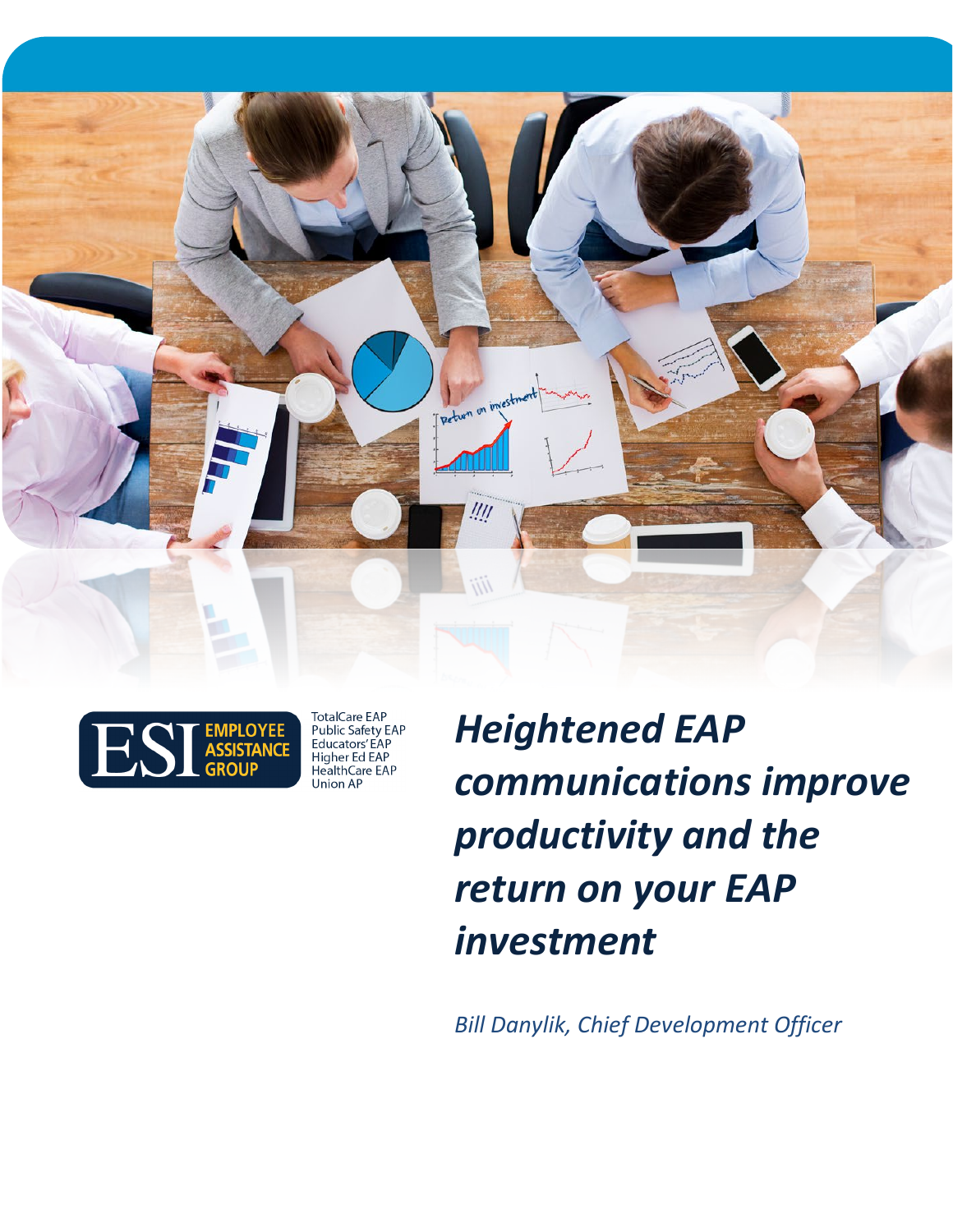

### **Summary: Investigating why some employers have better EAP ROI than others**

Employee Assistance Programs (EAPs) have been in existence for over 40 years helping people solve their personal problems. The primary reason organizations contract with EAPs is to address employee productivity issues: employees with personal problems are distracted and less productive. Organizations realize a significant return on investment when their employees are returned to full productivity after getting help from the EAP.

Despite the excellent ROI, there remains a gap between the number of distracted employees and the number who seek help. On average, about 20% of all employees experience a distracting life problem each year, but only about 3 to 5 percent of employees will call their EAP for help. That utilization gap represents significant room for employers to improve results. We have been tracking our own results for decades and we see significant differences in utilization rates with our top performing clients. We set out to find the reasons why some clients have better utilization than others and the short answer was communications.

On average, about 20% of all employees experience a distracting life problem each year, but only about 3 to 5 **percent** of employees will call their EAP for help. That utilization gap represents significant room for employers to *improve results*.

With that in mind, we recruited 40 of our underutilizing clients to participate in an accelerated communications program to determine the impact of communications on utilization. The results were surprising with some clients increasing from a baseline of almost zero utilization to more than 20 percent in less than a year. Overall, the group saw a 380 percent increase in utilization.

What follows is brief examination of the variables and results we identified upon completion of this test.

**What Productivity Research Tells Us** About a decade ago, the Bureau of Labor Statistics published a report showing that 1 out of 5 employees suffers a personal problem significant enough to impact their productivity while at work. The type of problems involved are wide ranging, including substance abuse, relationship issues, financial problems, legal matters, childcare, and a myriad of other day-to-day issues. The associated drop in productivity can also vary, ranging from a few hours of distraction to extended absence while the employee tries to resolve the issue on their own. The problem of repeated absences is obvious, but even temporary distractions can be serious: a distracted employee can be injured when focus shifts from dangerous work; product or service quality can degrade when a distracted employee loses focus.

Just how much time is lost to these distractions? A landmark study conducted by Yankelovich Research quantified the amount of time employees spend on personal problems while at work. The survey was administered to 1,000 full time employees of various industries, showing that the average employee spent 2.4 hours per week dealing with their problems while at work.

### 1.800.535.4841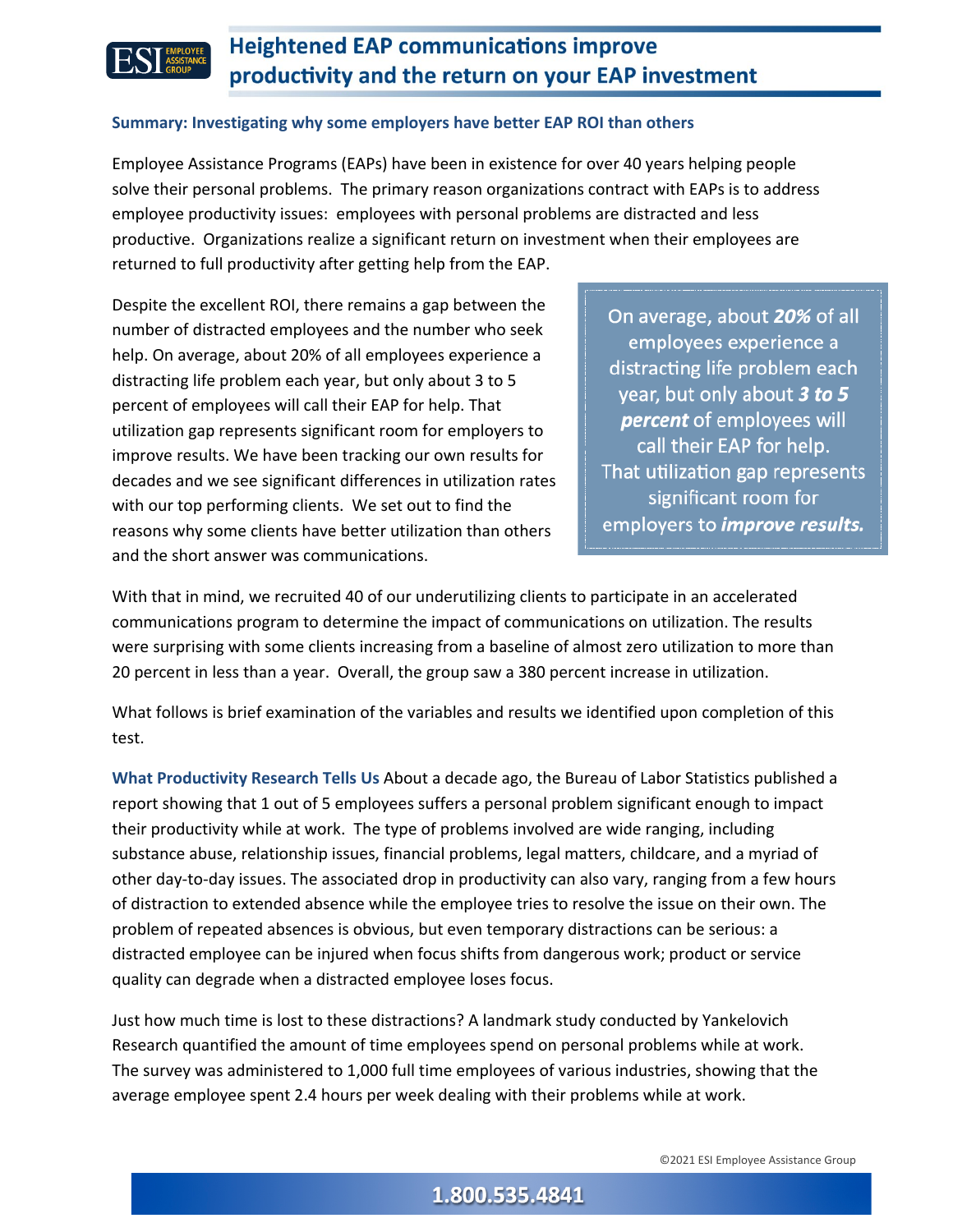

That represents an average of three weeks of productivity that each employee loses every year. Extrapolate that to a larger workforce: the problem compounds to 300 weeks of lost productivity for every 100 employees.

An Employee Assistance Program (EAP) can be an important tool in addressing these productivity losses. A 2008 study published in *The Journal of Workplace Behavioral Health* looked at the increase in productivity resulting from an employee receiving treatment from an EAP. The study indicated that up to 80 percent of the productivity losses was associated with *presenteeism*, or employees who are at work but not really working. Their study went on to look at the impact of EAP treatment intervention. Employees who accessed EAP services reported that they spent 6.36 fewer hours per week dealing with the problem after treatment.

At ESI, we treat thousands of employees every year for a variety of issues. A few years ago, we conducted a widespread study with employees who had received EAP services to quantify how much time they were spending on the problem during work hours before and after treatment. On average, they reported a 23 percent reduction in the amount of time spent dealing with the problem while at work.

These studies represent just a sampling: there have been numerous other studies on the matter of employee productivity losses and presenteeism related to problems. While the specifics may vary, the trends are clear:

- Employees spend work time trying to resolve difficult personal problems
- Employees who get help from their EAP spend less time on the problem after seeking services

### **Taking the research to next level results**

If you accept these research assertions, it follows that employers should be doing all they could to encourage and channel employees to use their EAP services, but utilization statistics do not bear this out. On average, traditional EAPs see an employee utilization rate of between 3 percent and 5 percent, falling far short of the roughly 20 percent (or 1 in five employees) who could benefit by the services. This utilization gap represents an untapped productivity loss reduction for employers – not to mention the burdens that could be eased for the respective employees by problem resolution.

So why aren't more employers making full use of their EAP?

In our experience, it comes down to two primary reasons:

- Employees are unaware of the availability and scope of available services
- Employees have trust issues about whether the services are confidential

Essentially, both reasons point to a failure of communications.

## 1.800.535.4841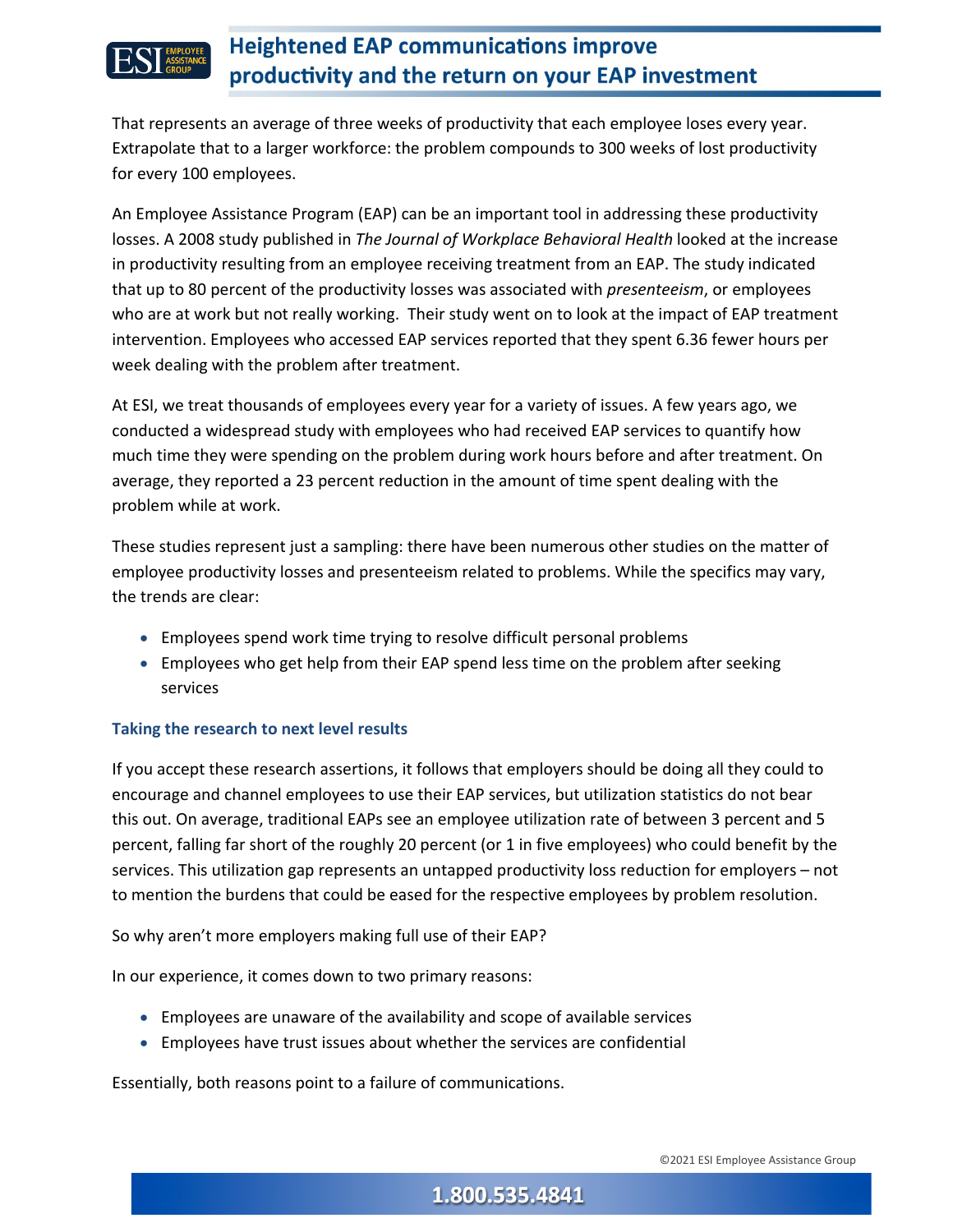

With this in mind, we set out to test the impact that heightened communications could have on utilization. We initiated an intensive communications program targeted at organizations with historically low utilization rates. ESI enrolled 40 organizations in our Automated Digital Communications program and tracked changes in their utilization over the course of 15 months.

The communications program featured targeted and varied messages, videos, articles, and benefit descriptions. We varied the messaging to include:

- Benefits reminders: brief descriptions of benefits and services designed to ensure that members understood the full complement of available services
- Testimonials: Descriptive statements gleaned from member survey results highlighting satisfaction with the services received
- Links to videos and articles that offered help with common issues

All messaging included reminders and assurances of confidentiality. In addition, most messaging emphasized that this was a cost-free benefit.

During the course of the test, ESI continued to provide all our standard communications materials including brochures, posters, flyers, newsletters and, in some cases, onsite meetings. We wanted to ensure that the only change would be the increase in direct communications with the employee Member.

**The results are shown in the chart below**.



The chart above shows the increase in utilization in those employers that provided a complete list of emails for all employees. The average utilization for these employers at the beginning of the test was 2.92 percent. Over the course of 15 months, utilization increased to an average of 11.3 percent, a utilization growth of more than 380 percent.

## 1.800.535.4841